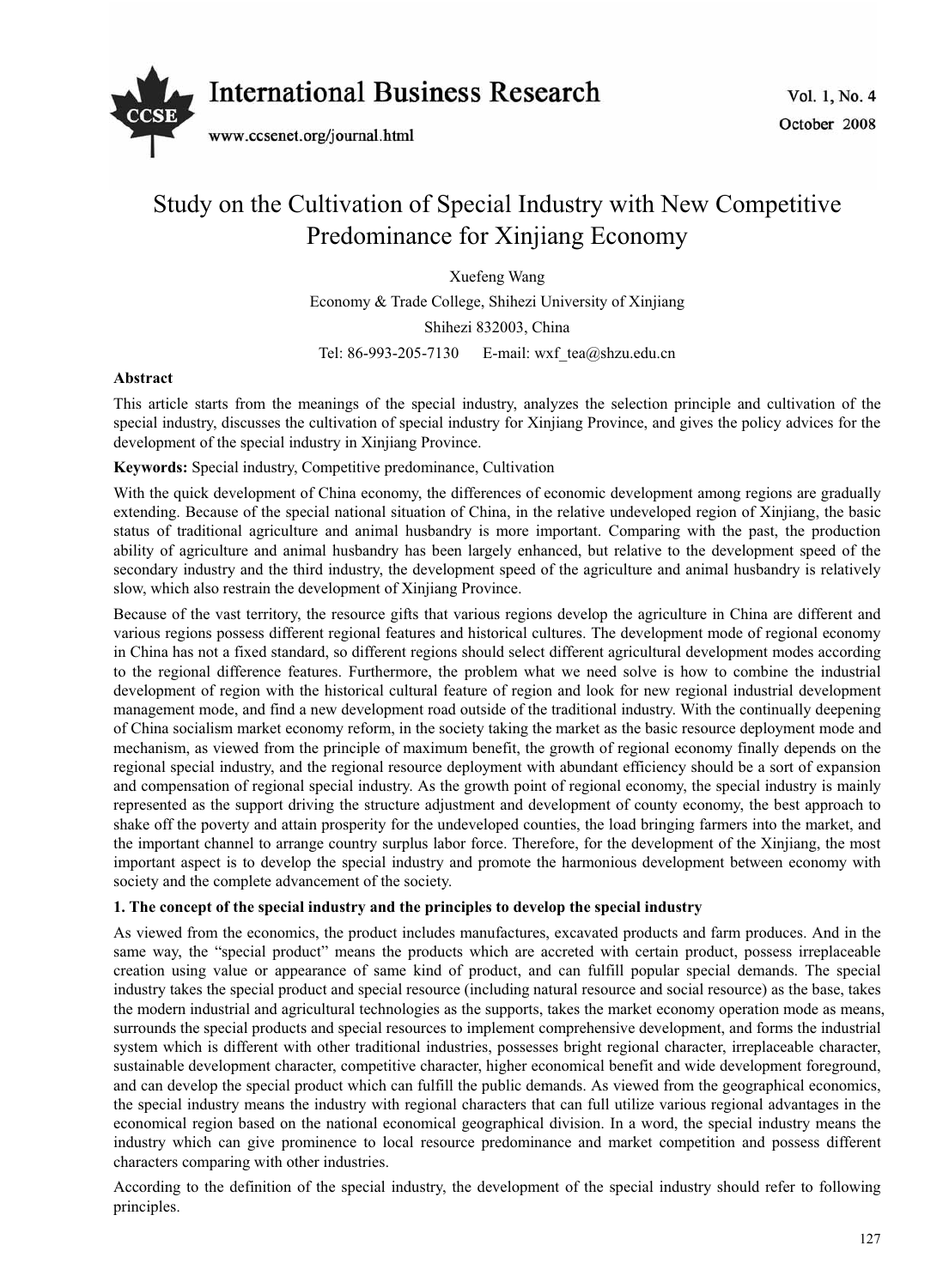(1) Persisting in the orientation of the market. The industry selection of the special industry must be oriented by the market, i.e. taking the market demand, especially the competitive market demand, not the natural resource and traditional industry (product) as the essential orientation. The resource and traditional industry (product) are only bases and conditional to develop special industry. The special industry is divided into three types including the special industry based on the difference of natural resources, the special industry based on the difference of social resources, and the special industry based on the difference of comprehensive competition. The market demand is the premise to develop the industry. When the industry is conformed, we should consider not only the demands of local market, but also the needs of domestic market, and should not only research and analyze the demands of actual market, but also forecast the trend of future market demand. Otherwise, the market capacity should be fully considered.

(2) Exerting the comparison advantage. We should adjust measures to local conditions, select the industry and products with maximum local advantage to develop, form comparison advantage when the resource advantage is transformed into the industry advantage and the economic advantage as quick as possible.

(3) Paying attention to the proper centralization. To cultivate and develop the leading industry with regional character, the county region is the key part. However, the character of the county region decides that when we develop the special leading industry, we must make choice and only hold one or two industries, even several counties unite to develop one industry and really form the scale. Thus, the scale benefit can be formed and the reasonable deployment of production factors can be realized.

(4) Paying attention to the sustainable development and ecological environment optimization. The special industry must strengthen the management in the development. The management must promote the development and it is the center to develop the special industry. The management must possess the character of science, the character of modernity, and the character of operation. The management should be the behavior that every employee will to accept, and it reflects all employees' willing to pursue high efficient production values, and accords with the requirement of modern production. We must start from the human resource training to strengthen the management. So to establish the learning enterprise should be the aim for every special industry enterprise.

(5) The principle of the market orientation for the special industry. "Some things should be done, and other things should not be done". "Seeking few and seeking special".

(6) Going on the road promoting the special industry with science and technology. To enhancing the contribution ratio of high technology to the increase of special industry and to cultivate a group of special talents should be the emphasis and the difficulty to develop the special industry.

(7) The localization, export orientation and modernization are main develop trends for the regional special industry.

# **2. The selection and cultivation of the special industry in Xinjiang Province**

According to above characters, the concept of industry and the principles such as high jumping-off point, proper scale, deep layer development and industrialization management to cultivate and develop the special industry, to develop the special industry in Xinjiang, we should select special industries in the national economic system and various industries, and position, cultivate and develop these special industries. Of course, with the development and utilization of the resource and the updating of the industry, some industries which are not outstanding now will be developed to the special industries, and this article will not discuss these industries.

#### *2.1 Developing the special industry with high added values*

The special industries take the purpose of product, making method, exchange locale and industrial management with notable features as basic characters. At the same time, the special industries must possess profitable advantage. To develop the special industry with high added values can extend the profit space for the product. For example the "four red (including tomato, safflower, medlar and capsicum)" industry has been quickly developed in recent years and formed scale industry, and it has become another new economic increase point after cotton for the development of Xinjiang economy. The extension of the industry chain makes the "four red" industry become the special industry with high added values.

#### *2.2 Developing the special industry in rigid cold region*

The rigid cold industry is the special resource for Xinjiang, and it can fulfill the special demands of the society. So we must try to develop various industries, such as developing green plants and precious medicinal materials in Xinjiang region, protecting and developing rare medicinal animals, developing the tour industry with beautiful natural view, delightful climate condition and harmonious human and natural environment, especially developing various kinds of special tour including mountaineering investigation tour, rare animal and plant investigation, special living tour in minority region, and establishing special tour region such as forest tour region.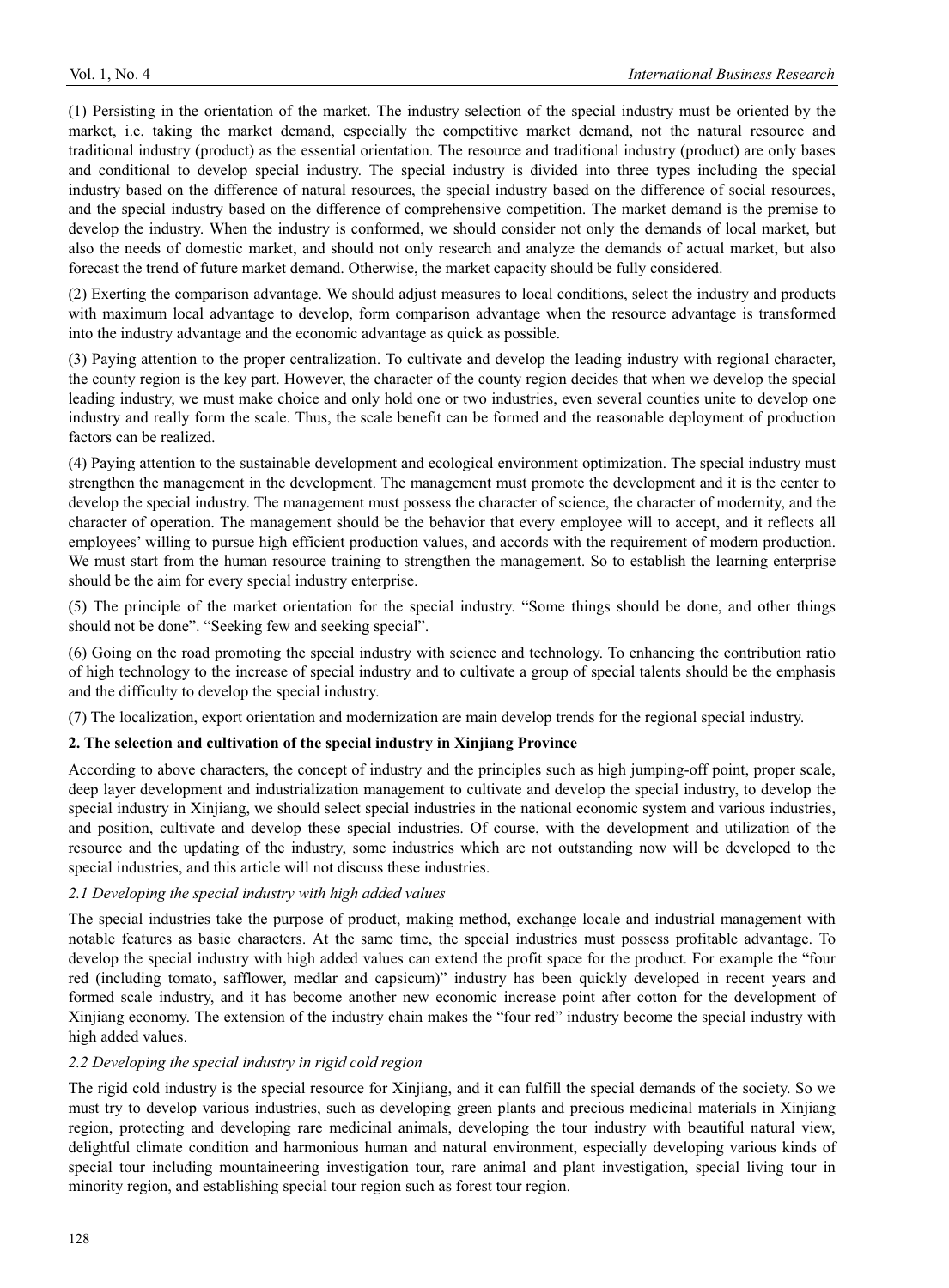# *2.3 Developing the handicraft industry of minority*

It is the traditional industry advantage in Xinjiang. We must take the demand as the aim, give priority to the handicraft, and pay attention to the products and making methods. Mostly, we should drive the green products, especially beautiful, harmonious and healthy citizen beautification and family courtyard as emphases. Therefore, we must develop the market system. The Xinjiang market is included in the national market, but the character of Xinjiang market should be kept. Based on the natural condition of Xinjiang and the industrial character, we can sale special consumables, tour remembrances and traditional handicrafts, and we can select good region to establish special market, attract consumers and drive the development of the economy. As one of basic industries in most provinces of west, the tour industry must specially emphasize the production and sale of tour remembrances.

# *2.4 Developing the cultivation of livestock product industry*

Actively extend the improved beef cattle variety such as Limousin, actively organize forces to improve the variety of Tan Sheep in Xinjiang Province, enhance the meat output and the reproduction ratio, and enhance the single milk-output level and seasonal balance milk-output. As a whole, most enterprises with beef and mutton and milk manufacture have relatively small production scale, undeveloped technology, weak brand consciousness, and loose association with the market and farmers.

## *2.5 Developing the cultivation of medical product industry*

First, based on the special predominant resources of Xinjiang, we must establish the modern Chinese medicine production base according with national standards, develop the modern Chinese medicine and nutrition healthy food with local features and national features, perfect the development system of Chinese medicine, promote the industrial structure adjustment through the modernization of Chinese medicine, and make the Chinese medicine industry become the special industry to drive the national economy of Xinjiang. Second, we should establish "Xinjiang Chinese medicine modern science and technology industry base", and accept it into the 10th Five Year Plan. Third, many main medicinal plants such as snow lotus with high quality and medicinal value are famous in China, and professional personnel in Xinjiang should actively exert modern medicine research technology to enhance the science and technology content of Xinjiang medicinal resource, and make the medicinal resource of Xinjiang really transform from resource advantage into economic advantage, and make the medicinal industry become the leading industry for the industrial economy in Xinjiang Province.

# *2.6 Developing the cultivation of tour industry*

First, we should establish the overall arrangement of the tour industry. A tour development network arrangement with layers and emphasis should be established. To develop the special tour industry, we should strengthen the construction of the hardware, such as the tour base construction, the traffic and communication construction and the hotel construction. Second, we should strengthen the construction of tour software environment. We should increase the drumbeating force, push the series tour products with feature and influence, strengthen the tour management and enhance the content of science and technology, strengthen the training to tour managers and bring up tour managers with high quality and high standards.

#### **3. The necessary policy supports to develop the special industry in Xinjiang Province**

For Xinjiang, the development of the special industry is a quit long historical process. The reason is that though Xinjiang possesses good conditions and numerous special products to develop the special industry, but up to now, the special industry system with proper scale, high efficiency, radiation band and strong active function has not been formed. So the various party committees and governments should first create a loose, equal and advantageous policy environment for the development of the special industry, and the local governments should also establish some concrete policy measures to match many policy measures about the Development of the West Regions issued by the State Department.

(1) Aiming at actual situations, the municipality party committee and the government should organize relative departments and social economics experts, scholars to implement comprehensive investigation and evaluation to the special products and resources of Xinjiang, and further confirm the special industries which have been formed, filtrate special products and special resources to be developed to the special industries, list detailed list and supervise these products and resources. Based on that, the government should issue the development list of special industry to develop special industries for various regions. Various regions should select the special products and special resources which adapt the local development to cultivate and develop properly.

(2) The municipality government should establish a special management institution to develop the special industry in some relative office and bureau, and the management institution can fell in the whole development list of special industries in the whole municipality, and confirm the objective which should be firstly developed and establish the benefit policies to develop the special industry. All enterprises (including state owed enterprise, stage holding enterprise,